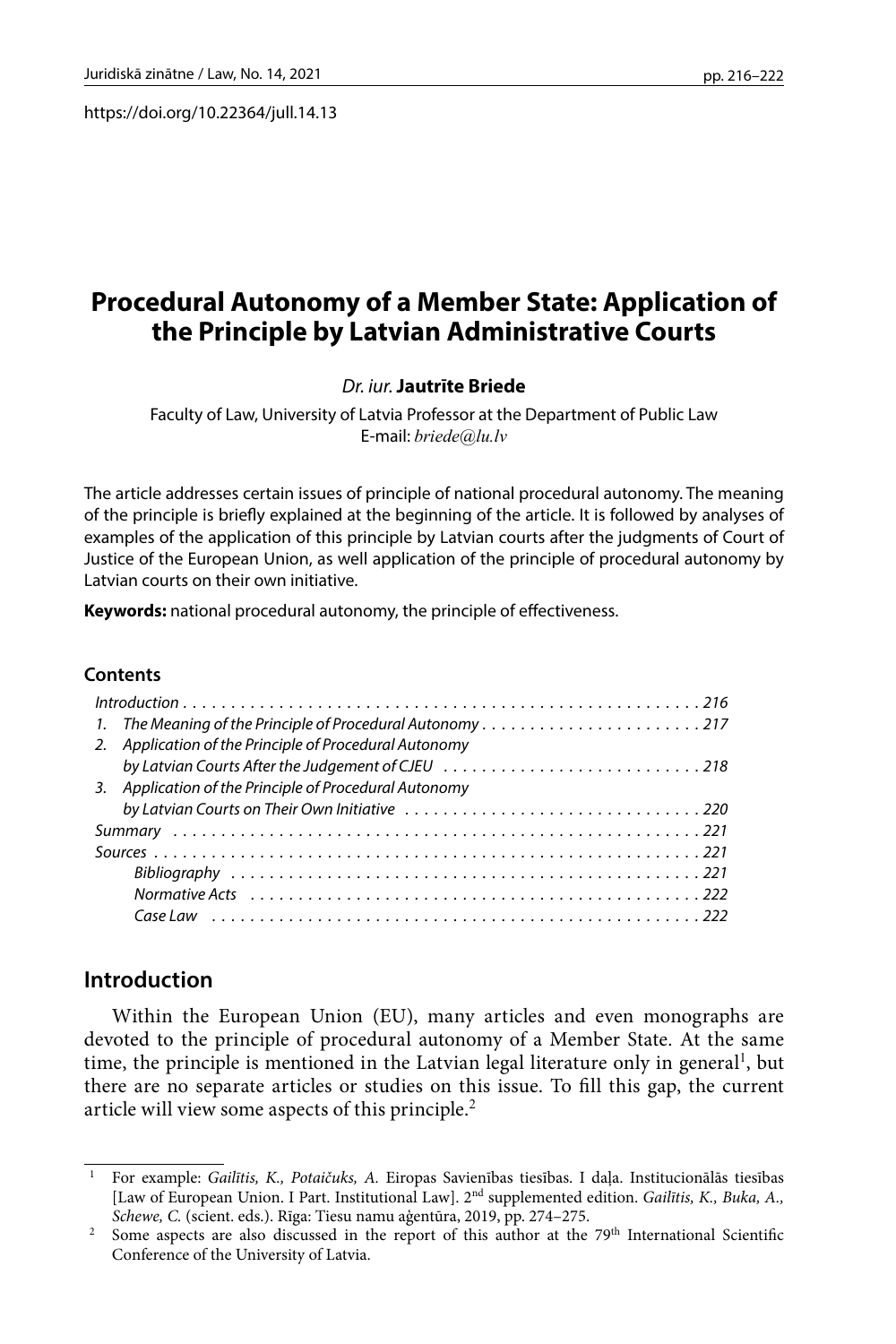The meaning of the principle will be briefly explained at the beginning of the article.

As commentators have pointed out, because the array of procedural rules is vast and diversified throughout administrative, civil and criminal law, it comes as no surprise that the actual scope of procedural autonomy significantly differs from one issue to another. $^3$  A synthesis of the case law indicates that the qualifications of equivalence and effectiveness, which are the criteria for applying this principle, have become powerful doctrinal tools directing national courts to undertake a case-bycase appraisal of national rules.<sup>4</sup>

Taking this into account, application of the principle of procedural autonomy by the Latvian Supreme Court will be analysed through the prism of findings of the Court of Justice of the European Union (CJEU). The case where the court has applied the principle of effectiveness arising from the principle of procedural autonomy of its own motion will also be considered.

It should also be noted that the reasoning delivered in proceedings before an administrative court quite clearly also applies to references by civil courts.<sup>5</sup> Thus, the findings formulated in this article in connection with examples from administrative law *mutatis mutandis* also apply to civil and criminal procedure.

# **1. The Meaning of the Principle of Procedural Autonomy**

The principle of national procedural autonomy stipulates that the Member States are free to set up their own (procedural) rules (and remedies therein) which govern the enforcement of European Union Law.

However, the CJEU has repeatedly stated: it is apparent from the Court's settled case law that, in the absence of EU rules governing the matter, it is a discretion of each Member State to prescribe detailed rules in respect of administrative and judicial procedures, which cover the probative value of a document, intended to safeguard the rights which individuals derive from EU law, in accordance with the principles of equivalence and effectiveness (see, to that effect, judgments of 16 December 1976, Rewe-Zentralfinanz and Rewe-Zentral, 33/76, EU:C:1976:188, paragraph 5, and of 26 June 2019, Craeynest and Others, C-723/17, EU:C:2019:533, paragraph 54), without undermining the effectiveness of EU.<sup>6</sup>

Consequently, the Member States do not have complete autonomy, since they are (primarily) limited by the principle of effectiveness and the principle of equivalence.<sup>7</sup>

Commentators have drawn attention to the fact that in the early CJEU case law the principle was qualified by two requirements: that conditions laid down by national law should be applied in the same way (equivalence) and that they should not render the exercise of EU rights impossible in practice (practical possibility). Over the time, CJEU began to emphasize stronger notions of adequacy and

<sup>3</sup> *Baghrizahebi, D*. The Current State of National Procedural Autonomy: A Principle in Motion. *3 Inter EU Law East: J. Int'l & Eur. L., Econ. & Market Integrations*, No. 13, 2016, p. 13.

<sup>4</sup> *Craig, P., De Búrca, G*. EU Law. Text, cases, and materials. 3rd edition. Oxford: Oxford University Press, 2003, p. 230.

<sup>5</sup> See *Wallerman, A.* The Impact of EU Law on Civil Procedure. Gothenburg University Publications. *Tidschrijft voor Civiele Rechtspleging*, No. 3, 2013, p. 3. ISSN 0929-8649). Available: [https://gup.ub.gu.](https://gup.ub.gu.se/file/206874) [se/file/206874](https://gup.ub.gu.se/file/206874) [last viewed 31.01.2021].

<sup>6</sup> The Court of Justice of the European Union judgment of 2 April 2020 in case No. C-480/18 *PrivatBank.*  para. 73. Available: <http://curia.europa.eu/> [last viewed 31.01.2021].

<sup>7</sup> *Baghrizahebi, D.* The Current State …, p. 13.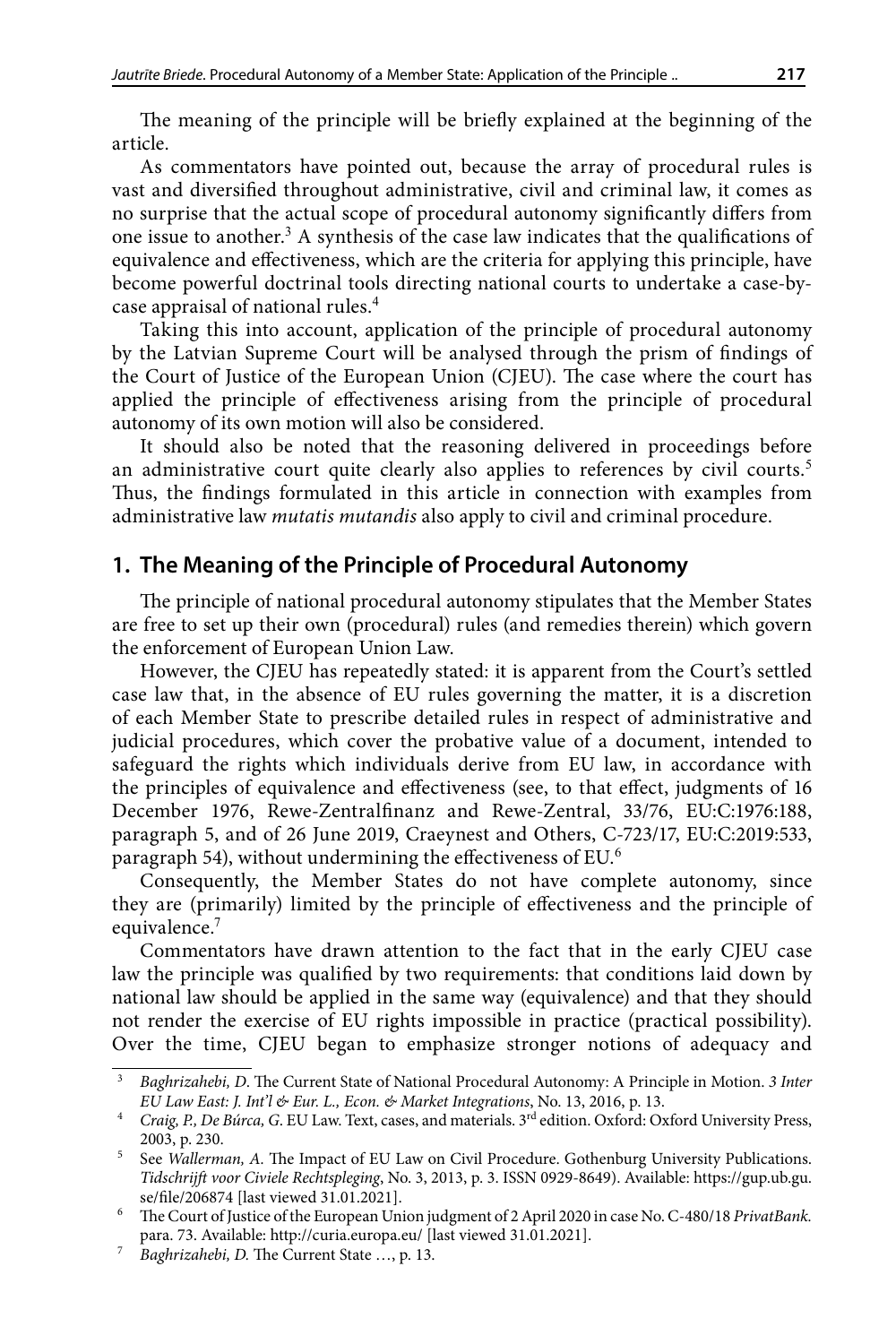effectiveness, rather than merely practical possibility, in the domestic enforcement of EU law. The CJEU also sometimes required national courts to make available a particular type of remedy (reparation, interim relief etc.) regardless of whether or not this would be available under national law.<sup>8</sup> Many commentators underscore the fact that it is mainly the principle of effectiveness that is invoked in the CJEU's jurisprudence; equivalence is much less exploited.<sup>9</sup>

Some authors have pointed out that it is clear that a certain tension exists between the principle of primacy and the principle of national procedural autonomy: the obligation to set aside rules of national procedural law is diametrically opposed to the principle of national procedural autonomy. Hence, it is not surprising that the Court of Justice generally opts for one of these two principles as starting point when answering preliminary questions on collisions between EU law and national law. Whereas the principle of primacy has a hierarchical character, the principle of national procedural autonomy leaves more room for assessment, as it does not by definition require that the national rule which hinders the effectiveness of EU law has to be set aside. Although the primacy of EU law over national law is a generally applicable principle, its use only leads to a solution when a direct collision is concerned.<sup>10</sup>

However, this could be disputed, because the principle of procedural autonomy includes the principle of efficiency, they do not conflict with each other, but complement each other.

Legislations of Member States reviewed by the CJEU mostly concern the following aspects: access to a court or tribunal; the scope of judicial review; the right of the defence; time limits and remedies. Commentators have pointed out that, in all of these categories, in spite of procedural autonomy, many national rules were condemned, or, if not, very precise indications were given to the State concerned on the conditions under which its legislation would comply with the EU right to judicial protection.<sup>11</sup> Such a tendency is not represented in Latvian cases.

# **2. Application of the Principle of Procedural Autonomy by Latvian Courts After the Judgement of CJEU**

The CJEU case law database indicates three Latvian cases in which the *principle of procedural autonomy is explicitly mentioned: C-541/14 VM Remonts<sup>12</sup>*, C-46/16 *LS Customs Services*<sup>13</sup> and C-480/18 *PivatBank<sup>14</sup>*.

In the case *VM Remonts*, the Latvian court asked whether an undertaking may be held liable for a concerted practice on account of the acts of an independent service provider supplying it with services. In the judgement of the CJEU, the

<sup>8</sup> *Craig, P., De Búrca, G.* EU Law, p. 230.

<sup>9</sup> *Kowalik-Bańczyk, K.* Procedural Autonomy of Member States and the EU Rights of Defence in Antitrust Proceedings. *Yearbook of Antitrust and Regulatory Studies*, Vol. 5(6), 2012, p. 220.

<sup>&</sup>lt;sup>10</sup> Ortlep, R., Verhoeven, M. The Principle of Primacy versus the Principle of National Procedural Autonomy. *NALL*, juni 2012. DOI: 10.5553/NALL/.000004

<sup>11</sup> *Giubboni, S., Robin-Oliver, S*. Analytical Report 2016. Effective Judicial Protection in the Framework of Directive 2014/54/EU. European Commission. Brussels: FreSsco, 2016, p. 8.

<sup>12</sup> The Court of Justice of the European Union judgment of 21 July 2019 in case No. C-541/14. *VM Remonts.* Available:<http://curia.europa.eu/>[last viewed 31.01.2021].

<sup>&</sup>lt;sup>13</sup> The Court of Justice of the European Union judgment of 9 November 2017 in case No. C-46/16. Available: <http://curia.europa.eu/>[last viewed 31.01.2021].

<sup>&</sup>lt;sup>14</sup> The Court of Justice of the European Union judgment of 2 April 2020 in case No. C-480/18. Available: <http://curia.europa.eu/>[last viewed 31.01.2021].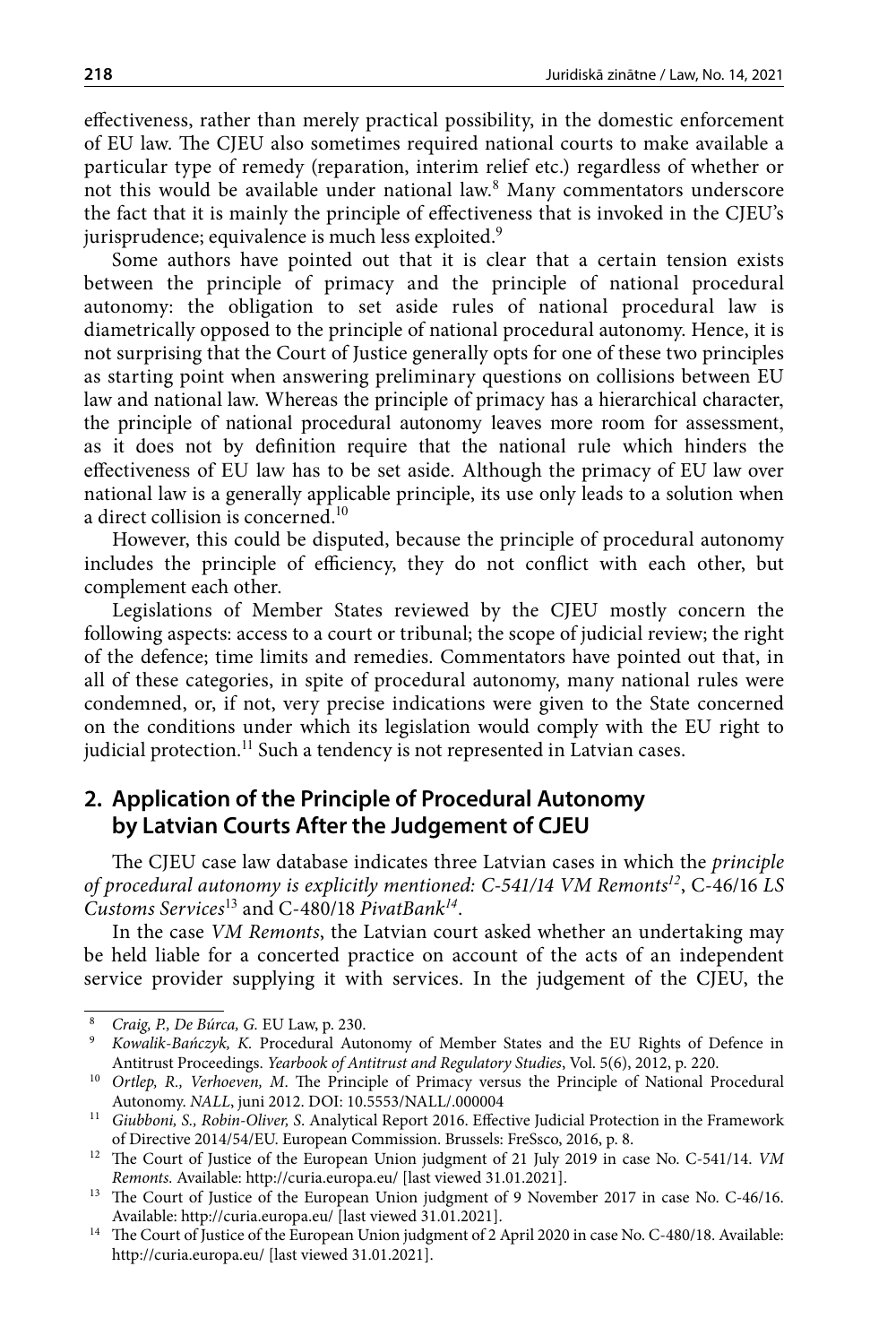principle of procedural autonomy was mentioned only in passing, indicating that the assessment of evidence and the requisite standard of proof, in the absence of EU rules on the matter, are covered, in principle, by the procedural autonomy of the Member States.

In the other two cases, the principle of procedural autonomy or at least the principle of effectiveness (as a criterion for the application of the above principle) are mentioned to in the operative part of the CJEU judgments.

In the *LS Customs Services* case, the Latvian court, *inter alia*, asked about the significance of the duty to state reasons and the effect of shortcomings in the reasoning of the decision of the customs authority.

As it was pointed out by the Advocate General, the question of the duty to state reasons incumbent on national customs authorities must, however, be distinguished from the question of the legal consequences in national law of an inadequate statement of reasons and thus from the question whether it is possible to remedy defective reasoning in the course of legal proceedings. This question is not regulated by the Customs Code and EU law does not contain general rules elsewhere on the consequences of defective reasoning. It is therefore for the Member States, exercising their procedural autonomy, to regulate the consequences of a failure by the customs authorities to fulfil their duty to state reasons and to determine whether and to what extent it is possible to remedy such a failure in the course of legal proceedings. In doing so, however, the Member States must have regard to the principles of equivalence and effectiveness.<sup>15</sup>

The CJEU, agreeing with the Advocate General's Opinion, stated in the judgment that it was for the Member States, exercising their procedural autonomy, to regulate the consequences of a failure by the customs authorities to fulfil their obligation to state reasons and to determine whether and to what extent such a failure may be remedied in the course of legal proceedings, subject to observance of the principles of equivalence and effectiveness.

Neither that answer nor the judgment as a whole indicates that the principle of effectiveness takes precedence over the obligation to state reasons. There are only indications that the principle of efficiency must also be taken into account.

Nevertheless, in deciding the case after receiving the judgment of the CJEU, the Supreme Court of Latvia did not focus on the analysis of the principle of effectiveness at all. It decided the case solely on the ground of breach of the obligation to state reasons.<sup>16</sup>

It is likely that such an analysis would not change the outcome of the proceedings, but it would be highly desirable to show that the principle of effectiveness is taken into account. In the case, it was clear that the principle of the effectiveness of EU law and the obligation to state reasons<sup>17</sup> were in conflict. In such a case, the conflicting principles must be weighed up and the reasons given why the

<sup>&</sup>lt;sup>15</sup> Opinion of Advocate General Kokott delivered on 30 March 2017 in case No. C-46/16, para. 84–85. Available: <http://curia.europa.eu/> [last viewed 31.01.2021].

<sup>&</sup>lt;sup>16</sup> Republic of Latvia Supreme Court judgment of 16 June 2018 in case No. SKA-4/2018. Available: www. at.gov.lv [last viewed 20.03.2021].

<sup>&</sup>lt;sup>17</sup> Statement of reasons is indicated as one of procedural principles of administrative law in Council of Europe Resolution (77)31 on the protection of the individuals in relation to the acts of administrative authorities. (Adopted by the Committee of Ministers on 28 September 1977 at the  $275<sup>th</sup>$  meeting of the Ministers' Deputies). Available:<https://rm.coe.int/16804dec56>[last viewed 20.03.2021].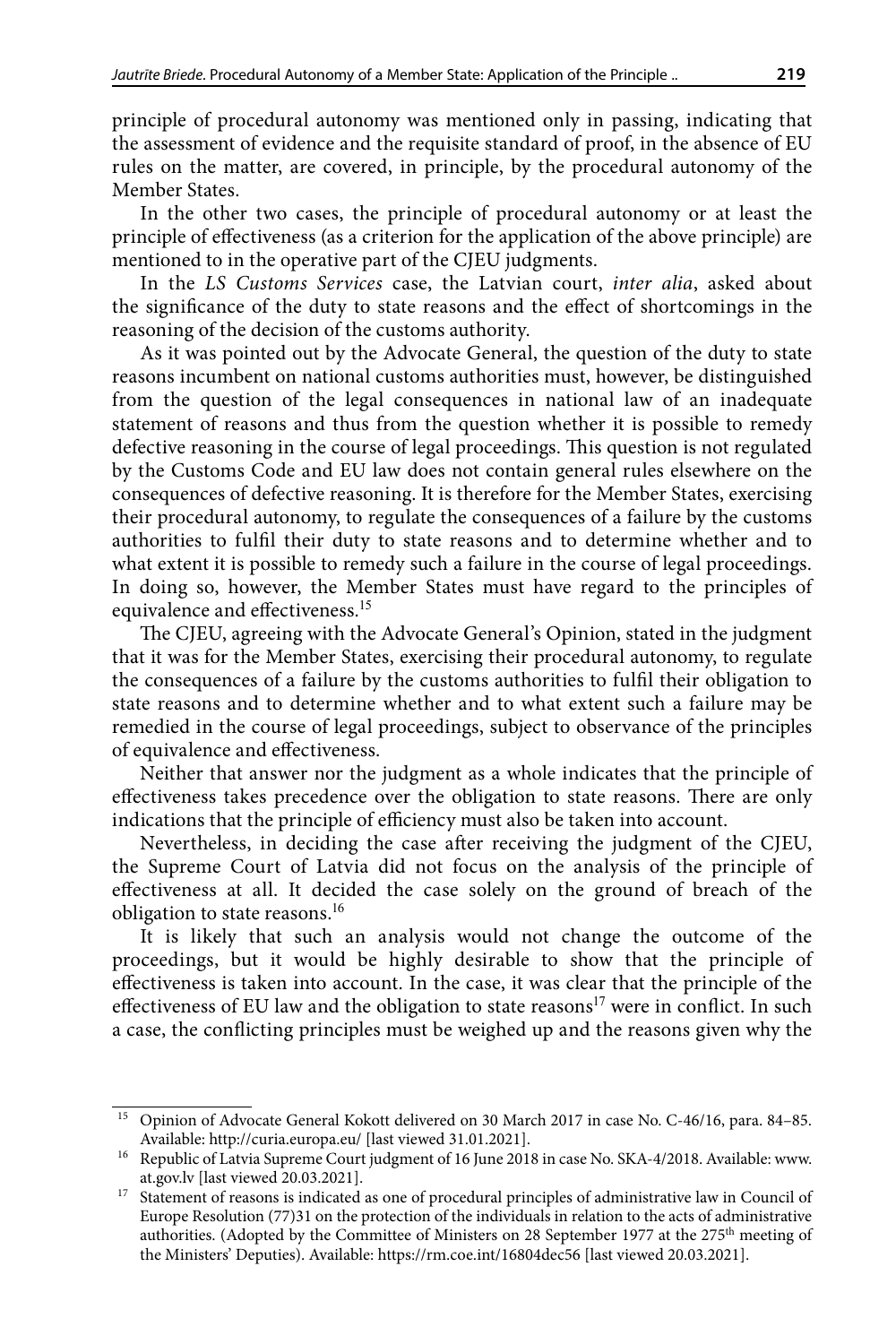particular principle is being preferred.<sup>18</sup> Otherwise, one may think that the court has considered the principle of effectiveness to be irrelevant.

In this respect, the judgment of the Supreme Court of Latvia in the case of *PivatBank* is the opposite: the Latvian Supreme Court referred the question to the CJEU whether in carrying out the supervisory functions or in conducting the complaint procedures provided for in EU law, must the competent authority take account of an arbitration decision settling a dispute between a payment service provider and a payment service user. The CJEU gave the answer that in accordance with the principle of the procedural autonomy of the Member States, the national legislature may give the competent authority the power to take into account the existence and contents of an arbitration ruling settling a dispute, provided that the probative value given to that ruling in those procedures is not liable to undermine the purpose or specific objectives of the procedures, the rights of defence of the persons concerned or the independent exercise of the powers and competencies conferred on that authority, which is a matter for the referring court to ascertain.

Deciding the case after receiving the judgment of the CJEU, the Supreme Court of Latvia carefully analysed whether the principle of effectiveness would be respected if it took into account the arbitration decision. The Senate has argued that arbitration decisions are not subject to the kind of mechanisms that ensure the full effectiveness of EU law (the arbitration decision is not obliged to apply to the CJEU). Consequently, the court cannot be bound by the assessment of the factual and legal circumstances of the case expressed in the arbitration decision, otherwise it would be obliged to rely on the interpretation of the ruling and its provisions, which the issuing authority is not entitled to appeal to the CJEU.<sup>19</sup>

It follows from the motivation of the judgment that the principle of effectiveness has been *the ratio decidendi* in the judgment of the Supreme Court regarding the arbitration decision as evidence in the case.

# **3. Application of the Principle of Procedural Autonomy by Latvian Courts on Their Own Initiative**

The application of EU law is becoming more and more commonplace in Latvian administrative courts. In most cases, procedural issues of application of EU law are not regulated at the level of EU, therefore public authorities and administrative courts apply the provisions of the Administrative Procedure Law<sup>20</sup>. It also means that the courts apply the principle of procedural autonomy, however, usually they do not mention the principle *expressis verbis* in their rulings.

Nevertheless, there is a judgment in which the Supreme Court of Latvia has applied the principle of effectiveness of EU law and referred to the principle of procedural autonomy. That was done because these principles played a substantial role in deciding the case.

<sup>18</sup> *Iļjanova, D.* Tiesību normu un principu kolīzija [Conflict of legal norms and principles]. *Likums un Tiesības*, Vol. 2, No. 8, 2000, p. 251.

<sup>&</sup>lt;sup>19</sup> Republic of Latvia Supreme Court judgment of 29 January 2021 in case No. SKA-07/2021. Judgment is not available. A press release on the judgement is available: https://lvportals.lv/dienaskartiba/324512 atstaj-speka-finansu-un-kapitala-tirgus-komisijas-lemumu-par-bankai-uzliktu-soda-naudu-2021 [last viewed 31.01.2021].

<sup>20</sup> Administratīvā procesa likums [Administrative Procedure Law]. Available: https://likumi.lv/ta/ id/55567-administrativa-procesa-likums [last viewed 20.03.2021].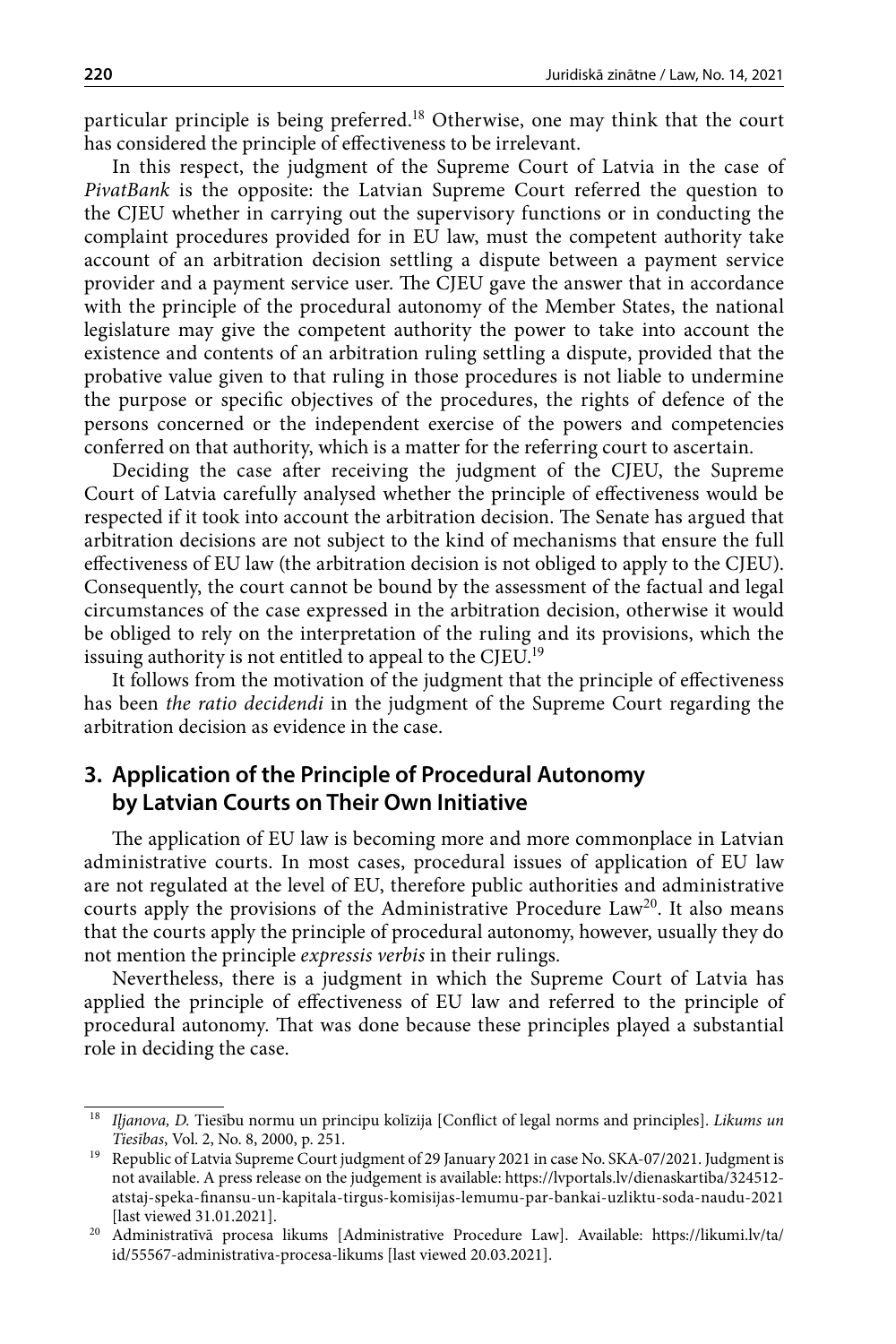In the case, the railway undertaking had applied to the administrative court for a safety certificate which would allow it to operate transport services from the boarder station to the national border. The State Railway Technical Inspectorate considered that, in order to avoid safety risks, the applicant should first enter into an agreement with the Belarusian Railways. A situation had arisen because the applicant was denied a certificate until it presented a cooperation agreement with the Belarusian Railways, while Belarusian Railways refused to conclude a cooperation agreement until the applicant was granted a safety certificate allowing access to the railway infrastructure up to the Latvian-Belarusian border.

The Supreme Court concluded that the EU law relevant to the case required active involvement of the state in resolving the issues of cross-border railway traffic organization, but the Latvian legislator had not clearly and precisely regulated this obligation in regulatory enactments. As a result, the applicant was not guaranteed the rights it enjoyed under EU law and this undermined the practical effect of EU law.

Therefore, referring also to the limits of the principle of procedural autonomy, the Supreme Court concluded that the regional court in this case should not confine itself to concluding that the absence of a cooperation agreement with the Belarusian Railways was a factual obstacle to the issuance of a safety certificate. The Supreme Court noted that in order to ensure the effectiveness of EU law, the regional court had to seek a legal remedy to help the applicant to break out of the "vicious circle". The Supreme Court also indicated possible remedies.<sup>21</sup>

Thereby, in this case the principle of effectiveness, which limits the principle of procedural autonomy, has served as the *ratio decedendi* for deciding the case.

### **Summary**

Although the application of the principle of procedural autonomy in Latvian administrative court practice has become commonplace, there are not many court rulings in which the principle is mentioned in the text and where it would have been decisive for deciding the case. There are few judgments where the application of the principle of effectiveness is *the ratio decidendi* of a case.

There are also few cases which have been dealt with after the court has referred preliminary questions to the CJEU and received answers. From these judgments, it can be concluded that the courts do not always pay due attention to the principle of efficiency which should be applied within the procedural autonomy. Where the principle of effectiveness of EU law conflicts with another principle of law, they must be weighed against each other and the choice made between them must be justified in the judgment.

# **Sources**

#### **Bibliography**

- 1. Administratīvā procesa likuma komentāri. A un B daļa [Comments upon Administrative Procedure Law. Parts A and B]. Collective of authors, scientific ed. Dr. iur. *Briede, J.* Rīga: Tiesu namu aģentūra, 2013.
- 2. *Baghrizahebi, D*. The Current State of National Procedural Autonomy: A Principle in Motion. *3 Inter EU Law East: J. Int'l & Eur. L., Econ. & Market Integrations*, No. 13, 2016.

<sup>21</sup> Republic of Latvia Supreme Court judgment of 19 March 2021 in case No. SKA-389/2021. Available: <https://manas.tiesas.lv/eTiesasMvc/lv/nolemumi>[last viewed 20.03.2021].